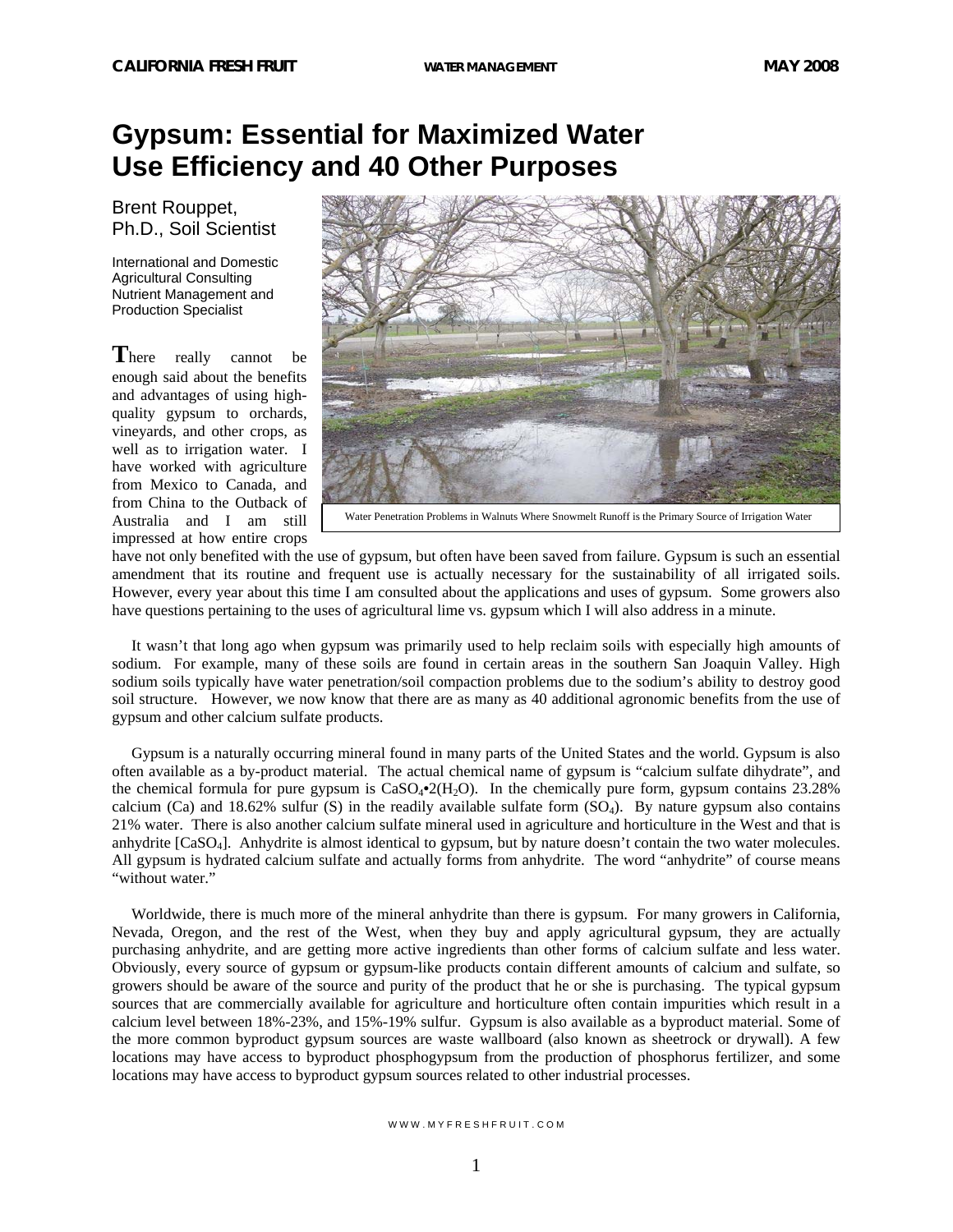Gypsum should not be confused with agricultural lime or limestone. The chemical formula for limestone is CaCO3, very similar to anhydrite, CaSO4. However, anhydrite and gypsum are basically neutral pH-wise where the carbonate in limestone is very alkaline. Agricultural lime, therefore, is used to treat acidic soils…those soils where the pH is lower than optimum for nutrient availability. For most soils in California and the West, the optimum soil pH is about 6.4. So agricultural lime is used to amend acidic soils and supply some calcium (limestone is approximately 150 times less soluble than gypsum). Gypsum is used as a soil amendment or soil conditioner other than for amending acidic soils.**<sup>1</sup>**

 Dr. Arthur Wallace of Wallace Laboratories, El Segundo, California, has spent a lifetime working with problem soils and irrigation water worldwide. Now into his 90's, Dr. Wallace is more convinced than ever that the use of calcium sulfate is essential in optimizing production with agriculture in many significant ways. In an article entitled "Gypsum is Almost a Universal Soil Amendment," Dr. Arthur Wallace and his son, Dr. Garn Wallace, explain that almost 40 benefits from gypsum's use have been documented.

We now know that gypsum helps in many more situations that just high sodium problem soils. For example, in areas where snowmelt runoff has been the principle water source, (much of the San Joaquin and Sacramento Valleys) water penetration problems occur greatly limiting water penetration, oxygen and carbon dioxide movement, and of course, root development and growth. This is because the "pure" water over time leaches calcium (necessary for optimum soil structure) from the root zone. When it is not replaced the water penetration problems begin to occur as magnesium and sodium become the dominant cations in the soil.

I've listed below the major benefits of using high-quality gypsum materials that have been field documented:

- Enhances water use efficiency. Twenty-five to 100 percent more water is available to crops depending on the soil type and soil management practices while simultaneously improving drainage through particle flocculation. Always important in California and the West where water supplies are decreasing and shrinking while costs are escalating
- Improves soil structure and compacted soils. Calcium provided to the root zone flocculates (or combines) sand, silt, clay and humus particles together thus improving water and air movement and plant root growth in the soil medium. Water penetration problems cause ponding and runoff, depriving root systems of needed moisture and oxygen, and wastes irrigation water
- An excellent fertilizer source for calcium and sulfur. There are 16 nutrients required or essential for plants. Calcium and sulfur are two of them. With calcium and sulfur deficiencies appearing more and more frequently gypsum is a practical and economical source for these two nutrients
- Amends and reclaims soils high in destructive sodium and magnesium. Sodium and magnesium (to a lesser extent) act the opposite as calcium in soils by destroying structure and reducing water and air movement, and root growth. [There should to be 16 times more calcium in the soil than sodium, and eight times more calcium than magnesium]
- Replaces harmful salts. Sodium, chlorine, boron and many other salts in higher levels in irrigation water and soil are detrimental to plant growth and development since they rupture and destroy plant cells
- Is necessary when irrigation water is "too pure" and when soils are low in total salts. When the electrical conductivity of soils and water is low  $[-0.75 \text{ dS/m}$  or less], surface soil sealing and water penetration problems occur if irrigation water does not contain adequate calcium
- Helps with high bicarbonate irrigation water. Bicarbonates form free lime when water evaporates resulting in reduced available calcium and increased soil pH. The reduction of available calcium also leads to loss of soil structure and reduced water infiltration
- Reduces runoff, erosion and soil crusting. Erosion begins when rain or irrigation drops strike bare soil detaching soil particles. Aggregates stabilized by gypsum are less prone to crusting and erosion since there is limited runoff due to larger, more stable aggregates
- Counteracts acidity in subsurface soils. Gypsum leaches into the subsoil replacing aluminum and other acid forming ions, thus allowing roots to penetrate the hostile subsoil more readily
- Along with composts, manures and other plant materials, use of gypsum helps rebuild the supply of soil organic matter and is a major means for increasing the efficiency of its accumulation

## W W W M Y F R F S H F R U I T COM